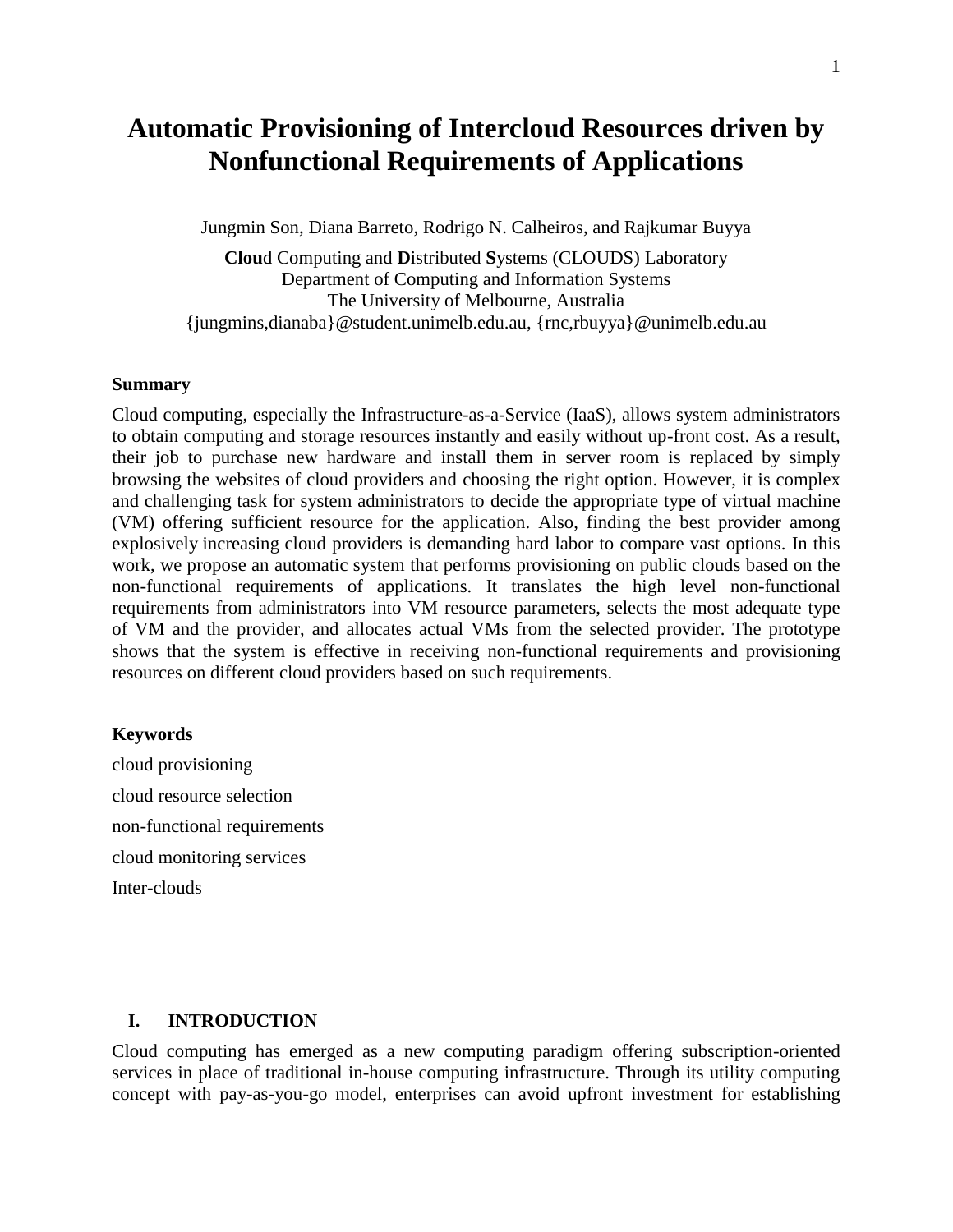infrastructures to provide computation power to uncertain or fluctuating demand. For system administrators in an enterprise, instead of installing new servers and network equipment, they can easily acquire computing resources from one or more cloud providers with a few clicks on a web page and pay only for the actual usage. They only need to select one or more cloud providers and services that fit for their applications from Inter-cloud environment (Buyya, Ranjan & Calheiros 2010).

Throughout the context, "cloud provider" or "provider" refers a company or an organization that provides public cloud computing services. "Customer" refers a company, an organization or a person who uses the cloud computing service offered by cloud providers to deploy their application and serve to "end-users". Furthermore, "System administrator" is a person who is in charge of managing computer resources and configuring infrastructures such as servers and network. In short, an enterprise will become a customer of the cloud provider when the system administrator in the enterprise decides to use the cloud service of the provider.

Cloud computing delivers its service to customers in three models: Software as a Service (SaaS), Platform as a Service (PaaS), and Infrastructure as a Service (IaaS). SaaS provides a complete stack of application from the cloud provider, while PaaS provides software platforms that can be used by the customer's application. In both cases, the provider is in charge of managing and controlling the underlying environment of the services. In contrast, IaaS provides low-level computer resources, i.e. VMs, on which applications are deployed. Thus, the customer must configure and control computing resources of VMs, whereas only the underlying physical infrastructures are managed by the provider.

When deploying SaaS or PaaS services from multiple cloud providers, system administrators are less demanded regarding infrastructural decisions, because services are limited to specific applications or platforms that have fewer options to be chosen, and cloud providers offer automatic features for their services such as automatic scaling.

On IaaS, however, system administrators are expected to make more decisions, since VMs parameters can be selected, which incurs several challenges. First of all, there are a vast number of options of VM resource amounts from several possible providers. In most providers, the VM size is defined by the number and power of CPU cores, the amount of RAM, and the size of storage space, which comes with either a predefined amount set by the provider or flexibly configurable by the customer. As each provider has its own set of resource types with different pricing policies, there is no common rule for definition of VM types. For example, Amazon  $EC2<sup>1</sup>$  offers 17 predefined types of VMs depending on the sizes of resources, while Microsoft Azure<sup>2</sup> has 8 different VM types. Moreover, providers such as CloudSigma<sup>3</sup> provide more flexible configuration where a resource set is freely selectable by the customer without any fixed size. In addition to the size of VM, several factors affect the decision on how the price for VM usage is determined, such as choice of operating system, location of the data center, contract durations, etc. In summary, system administrators are in charge of deciding the best option among various resource types, pricing schemes, and cloud providers.

 $\overline{a}$ 

<sup>&</sup>lt;sup>1</sup> Amazon. 2013. Amazon Elastic Compute Cloud. http://aws.amazon.com/ec2/ (accessed November 25, 2013).

<sup>2</sup> Microsoft. 2013. Microsoft Windows Azure Infrastructure Services. http://www.windowsazure.com/enus/solutions/infrastructure/ (accessed November 25, 2013).

<sup>3</sup> CloudSigma. 2013. CloudSigma Features. http://www.cloudsigma.com/#features (accessed November 25, 2013).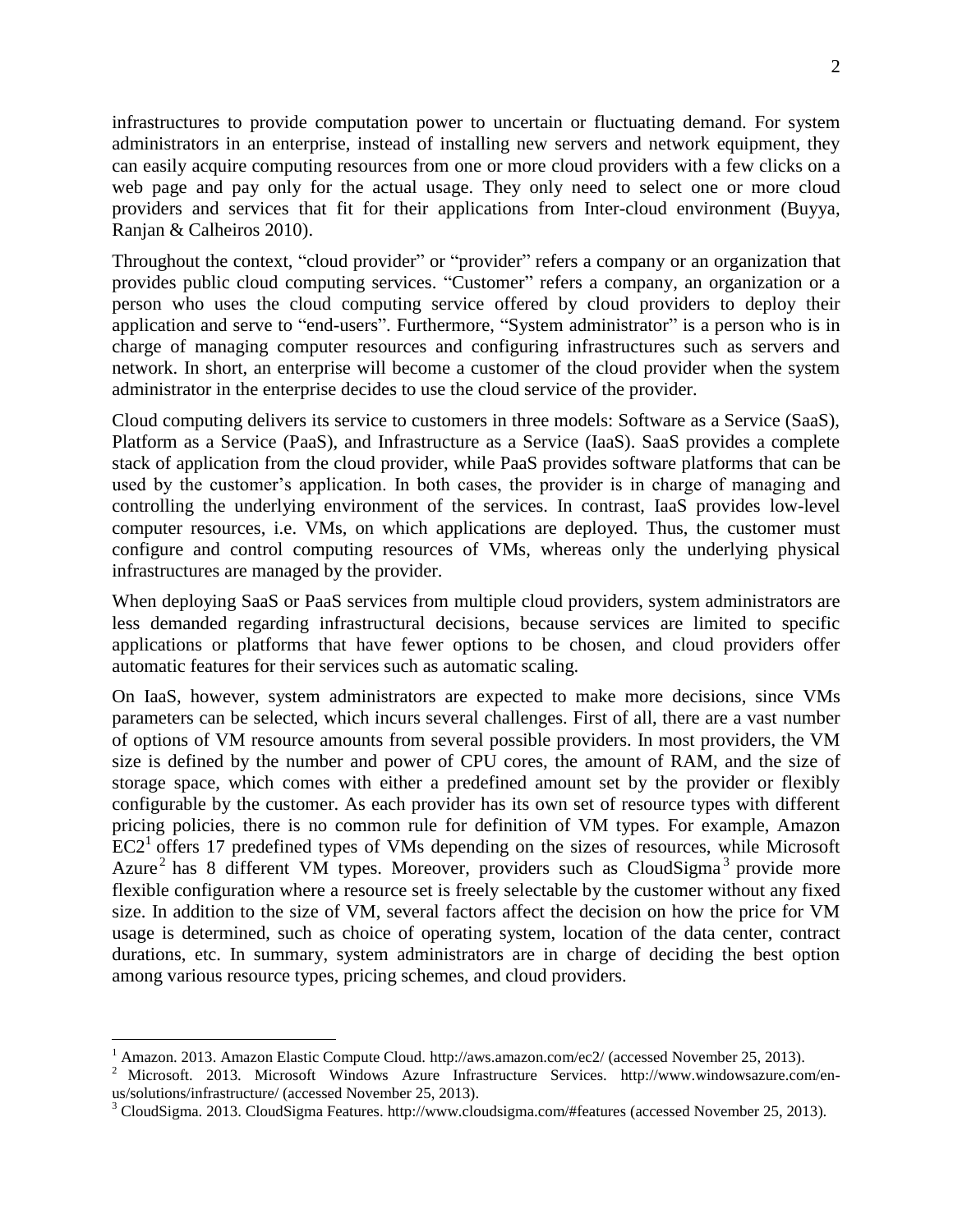Secondly, estimating the right amount of resources is important in order to determine the optimal size of VMs. Although cloud computing provides elastic scaling that allows changes in the number and types of VMs after setup, determining the initial resource set is vital as it reduces the need to reconfiguration, which demands time to be completed as it requires booting new VMs with the new configuration. Meanwhile, non-functional requirements, such as the expected number of end-users, usage patterns and acceptable response time, are obtainable from accumulated statistics for existing application, or can be predicted from the application specification. Nonetheless, converting non-functional requirements to low-level VM resource requirements, such as number and computing power of CPU cores and amount of RAM, is difficult without comprehensive knowledge about the underlying infrastructure. By estimating proper resource sizes, an enterprise can avoid over-provision leading to spending funds with unnecessary resources or under-provision causing performance loss or failure of the application that results in end-user unsatisfaction and consequent loss of revenue.

Finally, VMs must be allocated from the chosen provider with the preferred resource type within the set amount of time. As customers do not have control over the cloud infrastructure, there are no guarantees that resources will be allocated to the customer unless some type of reservation is made beforehand. When no reservation is in place, resource unavailability in one provider forces system administrators to find another provider that meets all the determined requirements and that is able to fulfill the resources request. It requires extra effort and cost to the system administrator, and in worst case, it may cause the failure of service if it takes too long time to be accomplished.

In this work, we propose an architecture to address the challenges emerging from the system administrators' perspective. Using our architecture, administrators can acquire the desired number of VMs from the best provider with proper resource size that covers their non-functional requirements. This will help system administrators to migrate their applications to the cloud by setting up the required IT infrastructure without much concern of calculating amount of resources. Furthermore, enterprises can reduce the cost of cloud usage by selecting the optimal set of resources for their applications based on the supplied applications' non-functional requirements.

The rest of this chapter is organized as follows. We look into related works further in Section 2 and explain backgrounds and motivates of this work in Section 3. The architecture is described in Section 4, with details of each component and their implementation. In Section 5, we present the performance evaluation of a system prototype based on the proposed architecture. Finally, Section 6 concludes the chapter and proposes future works.

### **II. STATE OF THE ART**

Several studies have been conducted by different groups in cloud provisioning, monitoring services and resource selection area. As our proposal integrates each of these features into one single framework, individual works are reviewed for each of these areas.

### **A. Cloud Provisioning**

Resource provisioning in cloud computing refers to the decision about number, types, and location of resources to be deployed for a specific purpose. Definition of resources for provisioning may also include details on required processor, amount of storage, network bandwidth, and other relative resources from the cloud provider. The large number of variables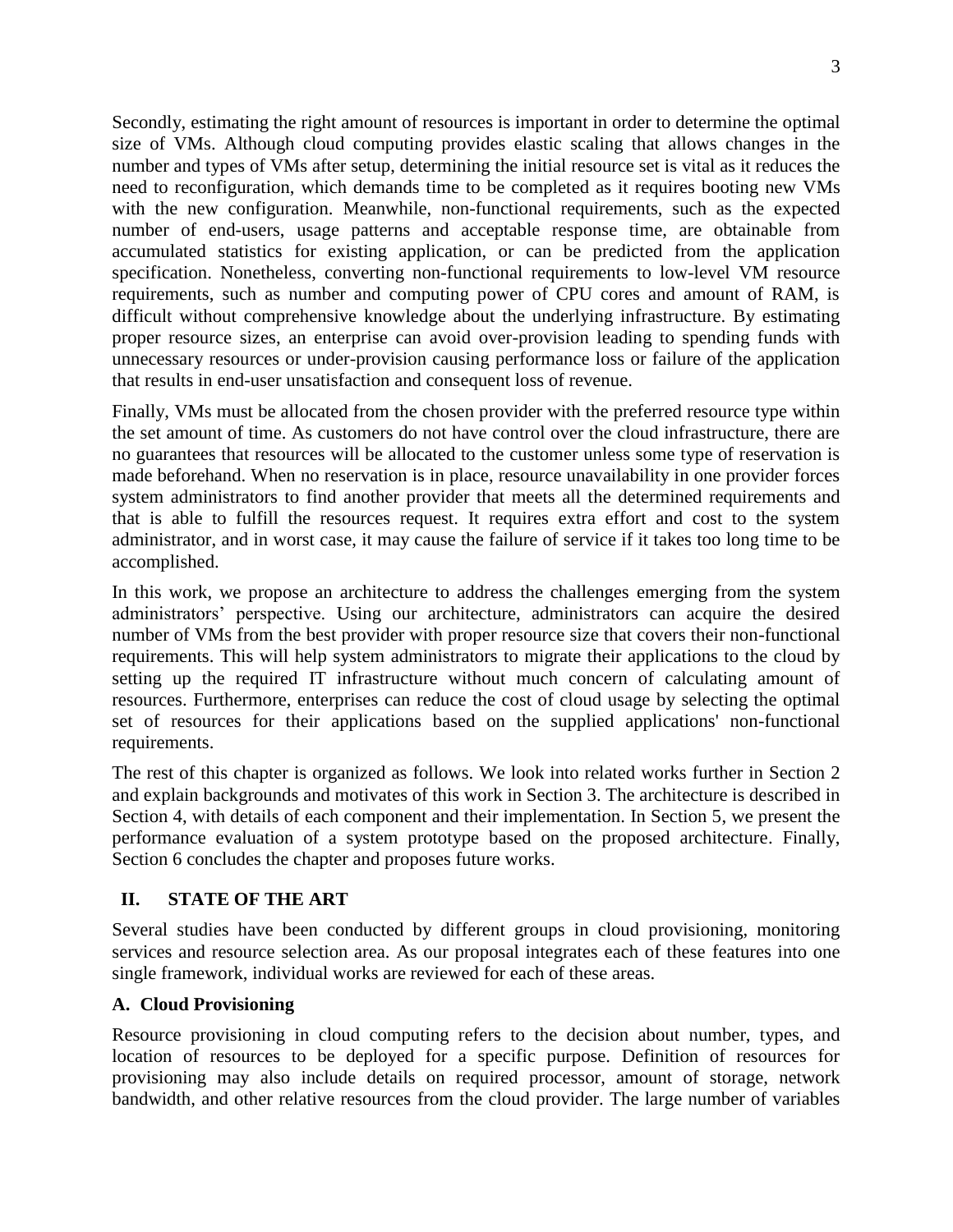related to resources definition makes it a complex problem for being solved in an optimal way. Nevertheless, when simultaneous utilization of multiple cloud providers is sought, the problem becomes even more challenging.

Several approaches have been proposed for resource provisioning on multiple cloud providers. Grozev and Buyya reviewed and compared the architectures and brokering mechanisms of those Inter-cloud systems (Grozev, Buyya 2012). The authors proposed taxonomies for Inter-cloud architectures and presented detailed surveys of each project.

In centralized federation architectures for Inter-clouds, there exists a central component that aggregates status of cloud providers and finds available resources from participating data centers. For example, if one provider receives a request to provision resources from its client but cannot provide them, the request is redirected to another provider that can offer the desired resources.

The peer-to-peer federation architecture is similar to centralized federation approach except for the absence of central component. In this architecture, cloud providers communicate and negotiate with each other directly without a centralized server.

Independent Inter-cloud approaches enable resource provisioning from multiple clouds without direct exchange between providers as in the previous approach. This is achieved with an independent service or library that supports multiple cloud providers. For example, in the industry RightScale<sup>4</sup> gives a single Dashboard and APIs to manage multiple clouds. They provide a configuration framework with templates to set up the VMs easily. Also, they provide an easy management tool on multiple cloud providers, but do not perform the provider selection.

Independent approaches also include providing APIs for cloud application development and support deployment on multiple clouds, what allows developers to regard the heterogeneous clouds as a single platform with transparent access. Instead of developing an application using different APIs provided by each provider, these libraries include homogeneous controlling and provisioning functions supporting multiple providers. Apache Jclouds<sup>5</sup>, for example, is a Java library for Java-based interaction with various providers, which provides a provider-independent API for execution of operations regarding provisioning of computing resources and storages. While these libraries are helpful to develop an application able to execute on various providers, they just provide an alternative to provider-specific APIs, and therefore they do not offer cloud provider selection or automatic resource provisioning, which is still a task of system administrators' using such libraries.

### **B. Cloud Monitoring Services**

 $\overline{a}$ 

Cloud monitoring is an important service to check the health of each data center and compare different type of VMs in different cloud providers. IaaS cloud providers offer the computing resources in terms of VM, which is composed of the unit of CPU cores, the amount of memory and the size of disk spaces. These terms are defined by the provider itself, thus it is not straightforward to compare different types of VMs in different providers by just comparing the number of computing units they advertize. Also, periodical check is necessary to determine the reliability and the availability of the provider. These metrics can be obtained by measuring uptime percentage of the provider.

<sup>4</sup> RightScale. 2013. RightScale Cloud Portfolio Management. http://www.rightscale.com/products/cloud-portfoliomanagement.php (accessed November 25, 2013).

<sup>5</sup> Apache Software Foundation. 2013. Apache jclouds. http://jclouds.apache.org/ (accessed November 25, 2013).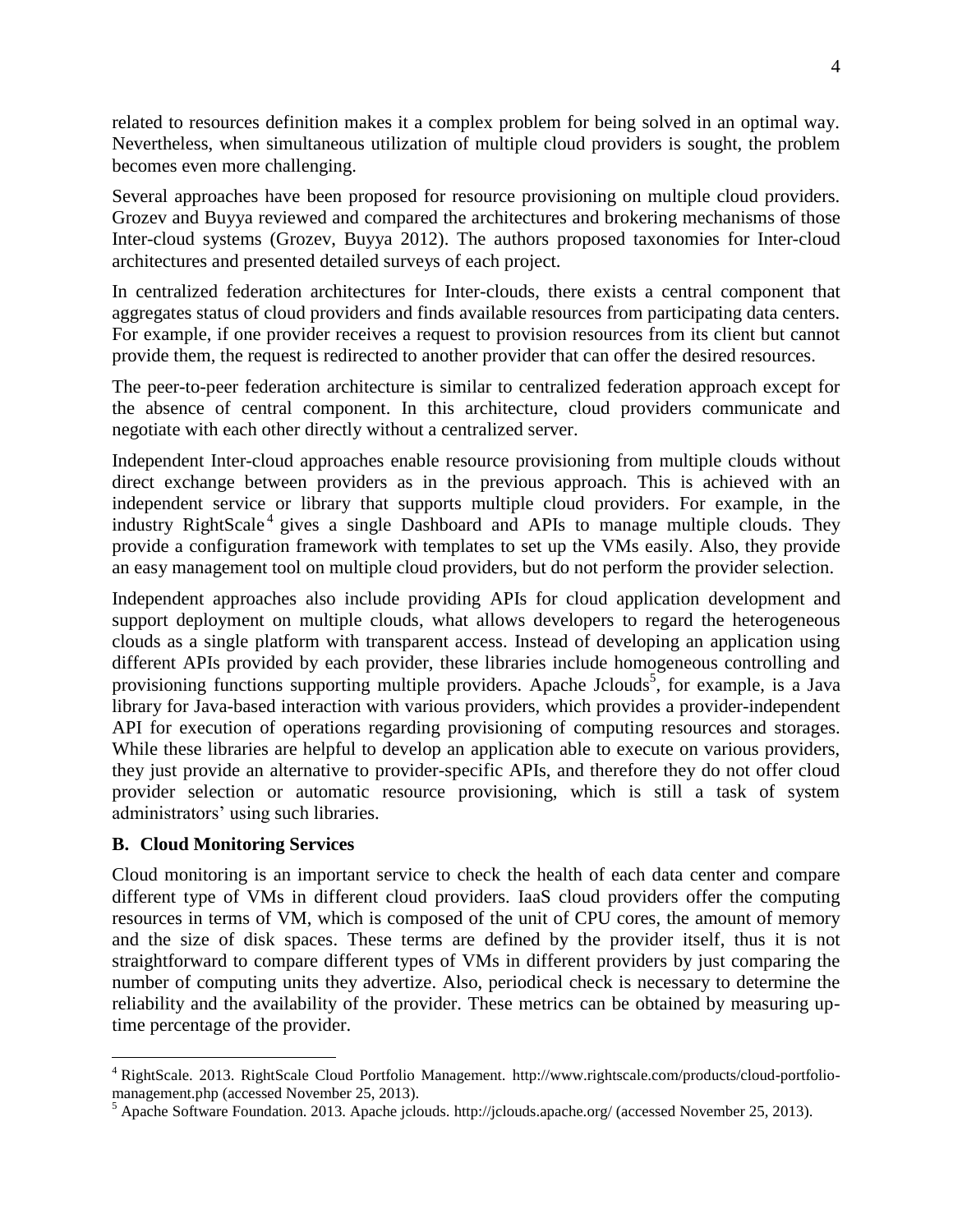The importance of knowing the performance of different public cloud providers has encouraged the development of monitoring services that report metrics to a better picture of real behavior of the different services.

CloudHarmony<sup>6</sup> reports results of benchmarks in regard to performance, network, and uptime for a wide set of public cloud providers. To collect these metrics, monitoring services are located inside and outside of the cloud provider and additionally some benchmark applications are executed on behalf of CloudHarmony.

CloudSleuth<sup>7</sup> provides a tool called Cloud Provider View, which displays the perceived response time and the percentage of availability of various providers in different locations. It operates by deploying a test application on each data center, and continuously monitoring its performance and availability. By analyzing the collected data from applications running in each data center, they provide the status of each data center, which can help others to compare different data centers and providers.

CloudStatus<sup>8</sup> collects, in real-time, observations of infrastructure metrics such as availability, response time, latency, and throughput from Amazon and Google cloud services. These metrics are aggregated by the server from sources inside and outside of the provider, and calculated to diagnose the health of the cloud. With the diagnosed result, they provide an overall status of the cloud in real-time that can affect the performance of the applications running in the cloud. Instead of monitoring specific instances of the cloud, the results cover overall availability and normalized metrics across the cloud.

### **C. Cloud Providers Ranking and Selection**

 $\overline{a}$ 

Before starting the provisioning process, a provider and the type of resources which will satisfy all the requirements should be chosen by the administrator. The selection criteria can be various depending on the requirements. Constraints are the requirements that must be fulfilled by the cloud provider. For example, some governmental applications may be restricted to be running within their national territory due to the legislation. In such case, geographical constraints should be applied to choose the provider, so that providers who have no data center in such nation will be excluded from the choice. Preferences are the criteria to make ordering of the providers. Uptime percentage of the data center can be one of the preferences when an application needs higher reliability. Price of the service can be another preference if the system administrator concerns more about the cost, resulting in selection of the most economic provider.

In this area, a number of researches have been already conducted by several scholars. Some of them are introduced on the following paragraphs.

Li et al. developed CloudCmp (Li et al. 2010), which compares different cloud providers by using a tool to perform systematic benchmarking. It evaluates the performance of elastic computing, persistent storage and intra-cloud and wide-area networking in each provider, and compares providers using unified metrics in each service. Authors also proposed CloudProphet (Li et al. 2011), which estimates applications resources and performance in the cloud. This uses

<sup>6</sup> CloudHarmony. 2013. CloudHarmony. http://cloudharmony.com/ (accessed November 25, 2013).

<sup>&</sup>lt;sup>7</sup> CloudSleuth. 2013. CloudSleuth – global provider preview. http://cloudsleuth.net/ (accessed November 25, 2013).

<sup>8</sup> Hyperic. 2013. CloudStatus. http://www.hyperic.com/products/cloud-status-monitoring/ (accessed November 25, 2013).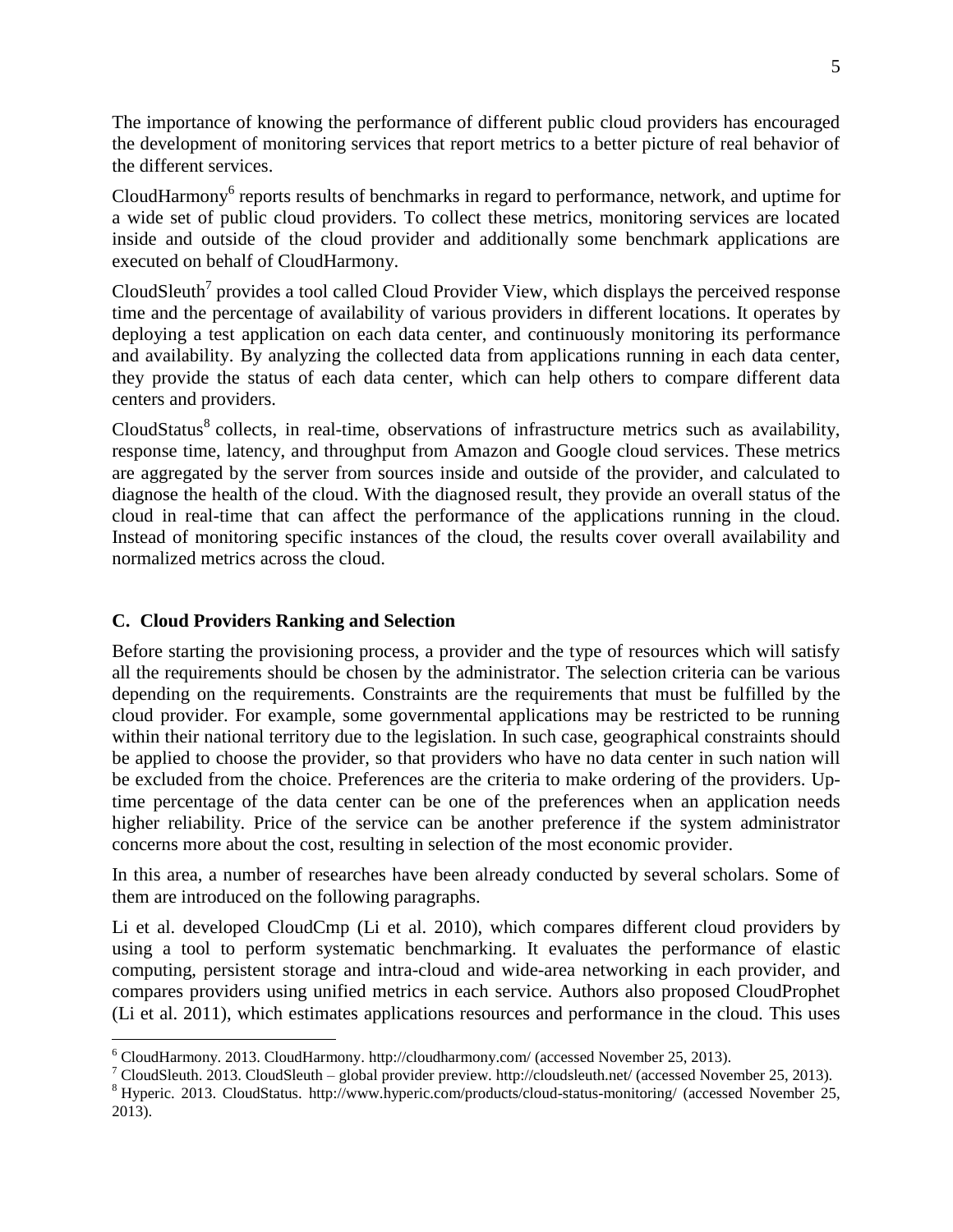the trace-and-replay method that records the workload of an application from a traditional infrastructure, and measures the performance when the recorded workload is replayed in a cloud environment.

SMICloud (Garg, Versteeg & Buyya 2011) is a framework to rank cloud providers for a given application considering the Service Measure Indexes (SMI): accountability, agility, assurance of services, cost, performance, security and privacy, and usability. It operates by assigning different Key Performance Indicators (KPI) to evaluate these indexes in different cloud providers.

Zhang et al. proposed a declarative recommender system to select a cloud provider (Zhang et al. 2012). The system receives as input requirement parameters from system administrators and determines the best provider that satisfies the requirements. However, the types of input parameters are resource sizes that should be transformed from non-functional high level requirements.

Recently, Rak et al. presented a cost/performance evaluation tool (Rak, Cuomo & Villano 2013) on top of the mOSAIC<sup>9</sup> platform. Evaluation is performed by simulating and estimating resources, cost and response time of an application. The authors propose the use of nonfunctional requirements to create a system that suggests the best option among a set of cloud providers.

## **III. RESOURCE PROVISIONING DRIVEN BY NON FUNCTIONAL REQUIREMENTS**

Resource provisioning inside of an organization is usually performed by system administrators. They are in charge of the IT infrastructure and make decisions about where to deploy the applications. The system administrators also fix problems related to failures on the hardware and software that support this infrastructure. Although the more to the cloud frees system administrators from managing underlying IT infrastructure and the resulting hardware and software issues, it also bring new challenges.

Before deploying an application in the cloud, system administrators need to consider how much resource this application will consume in terms of resource capacity as defined by different cloud providers. It is a challenging task because this estimation may differ from the one for an in house IT infrastructure, and from one cloud provider to the other. Additionally, the constraints for cloud selection have to be considered as the selected provider should fulfill every requirement.

After determining resources and other requirements that application needs to execute satisfactorily in the cloud, the next task to be performed by system administrators is to decide which cloud providers can supply the estimated resources and which of them are more appropriated to host the application. This selection of candidate cloud providers is a laborious task as there are a large number of available providers, each of which offering varieties of services, which cannot be directly compared with the services provided for others.

More than 65 public clouds providers are registered by the monitoring service CloudHarmony. Additionally, each of them offers diverse range of services. For example,  $GoGrid^{10}$  offers just one type of machine x-Large, that is configured with 8 cores of CPU and 8GB of memory, while Amazon offer configurations m1.xlarge, m2.xlarge, m3.xlarge, and c1.xlarge, all of them with

 $\overline{a}$ 

 $9 \text{ mOSAIC. } 2013 \text{ mOSAIC Cloud. } \text{http://www.mosaic-coloud.eu/ } (accessed \text{ November } 25, 2013).$ 

<sup>&</sup>lt;sup>10</sup> GoGrid. 2013. GoGrid. http://www.gogrid.com/ (accessed November 25, 2013).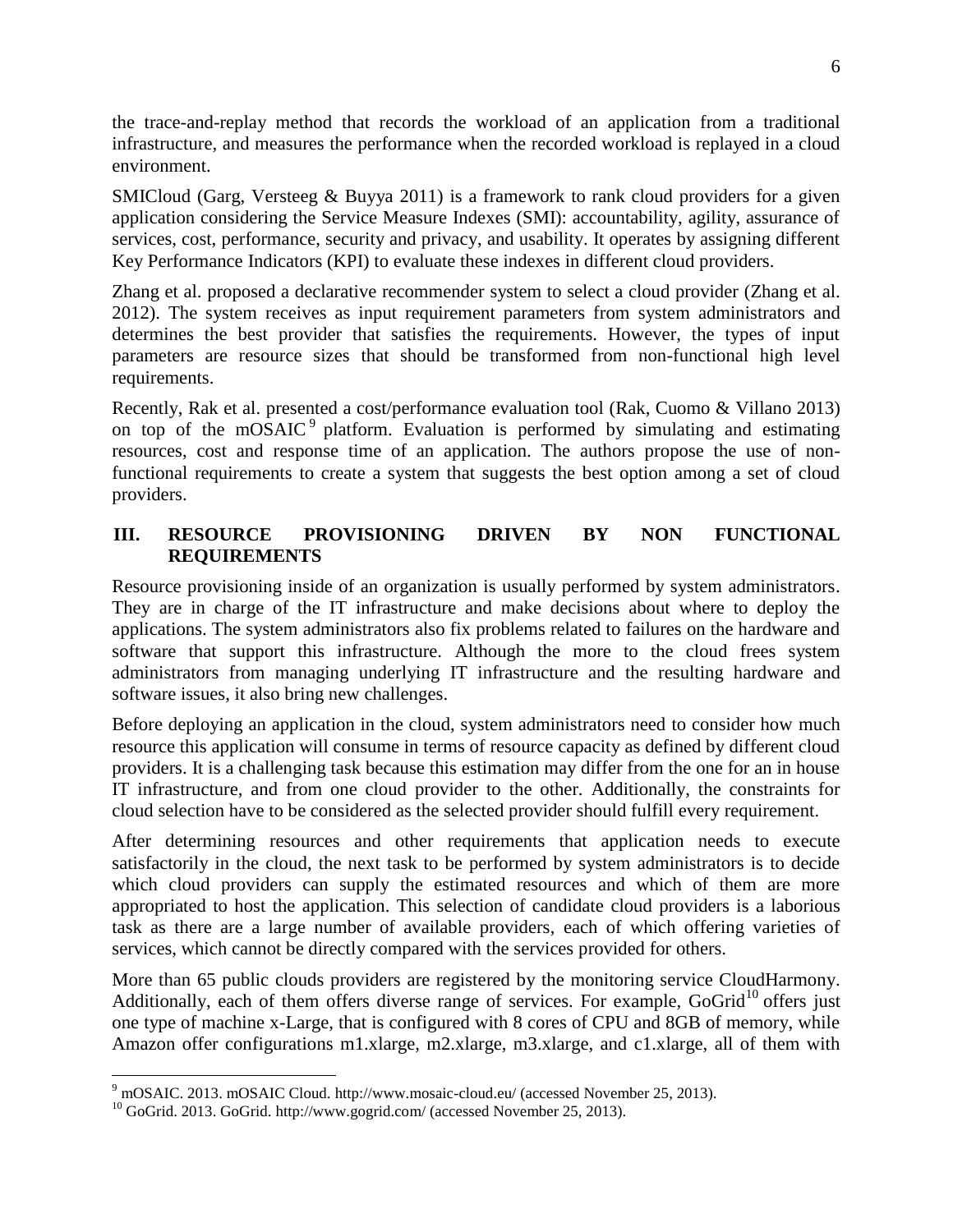different amount of resources. Moreover, other clouds providers, such as CloudSigma, do not have default configuration but allow flexible configuration of resources.

After selecting the candidate providers that can supply the services to deploy the application, the next concern of system administrators is to obtain the required resources from cloud providers. This is a challenging task because APIs and interfaces to communicate with cloud providers are diverse and non-standardized. Furthermore, latency in communication, provider's outage, and eventually lack of resources can impede the administrator's demand to be fulfilled. In this case, another provider would need to be contacted for obtaining resources.

As was discussed previously, these activities of estimating resources, selecting cloud providers, and allocating resources shows that the work performed by system administrators is still complex. Therefore, solutions should be developed in order of support system administrators to reduce this complexity and to motivate organizations to move their applications to the cloud.

#### **A. Non-functional requirements**

Currently, when system administrators want to acquire resources from IaaS cloud providers, they need to know the details of the resources they need. For example, consider a situation where the local infrastructure has extra resources to execute applications successfully. In this environment, administrators may have knowledge about the expected behavior and performance of their applications and this knowledge can be represented using non-functional requirements.

Non-functional requirements, according to the definition provided by (Glinz 2007), are attributes and constraints of an application created to achieve some level of quality and performance. Therefore they are not related with functions that the system should do, but with properties how the systems should be, including availability, reliability, portability, cost, efficiency, usability, and testability. For example in a shopping application, non-functional requirements can include the number of on-line transactions it can support, however shipment tracking functionality is not included in the non-functional requirements.

One non-functional requirement can be described with the number of features associated with it. For example, to describe the cost of the local IT infrastructure, the related features are the maximum price to spend in the new hardware acquisition and the price for maintenance of the infrastructure. In the specific context of clouds, the related feature could be the maximum price for using the resources during a time period.

Some of non-functional requirements which can be used to evaluate cloud providers are described below;

- **Portability** is related with the easiness of an application to be executed in various platforms. It includes a type of operating system or image running on VMs.
- **Reliability** includes Mean Time To Repair (MMTR) and Mean Time To Fail (MMTF) of cloud providers which affect the probability of system failure. The type of environment, either on development, on test or in production, will decide the level of reliability. It also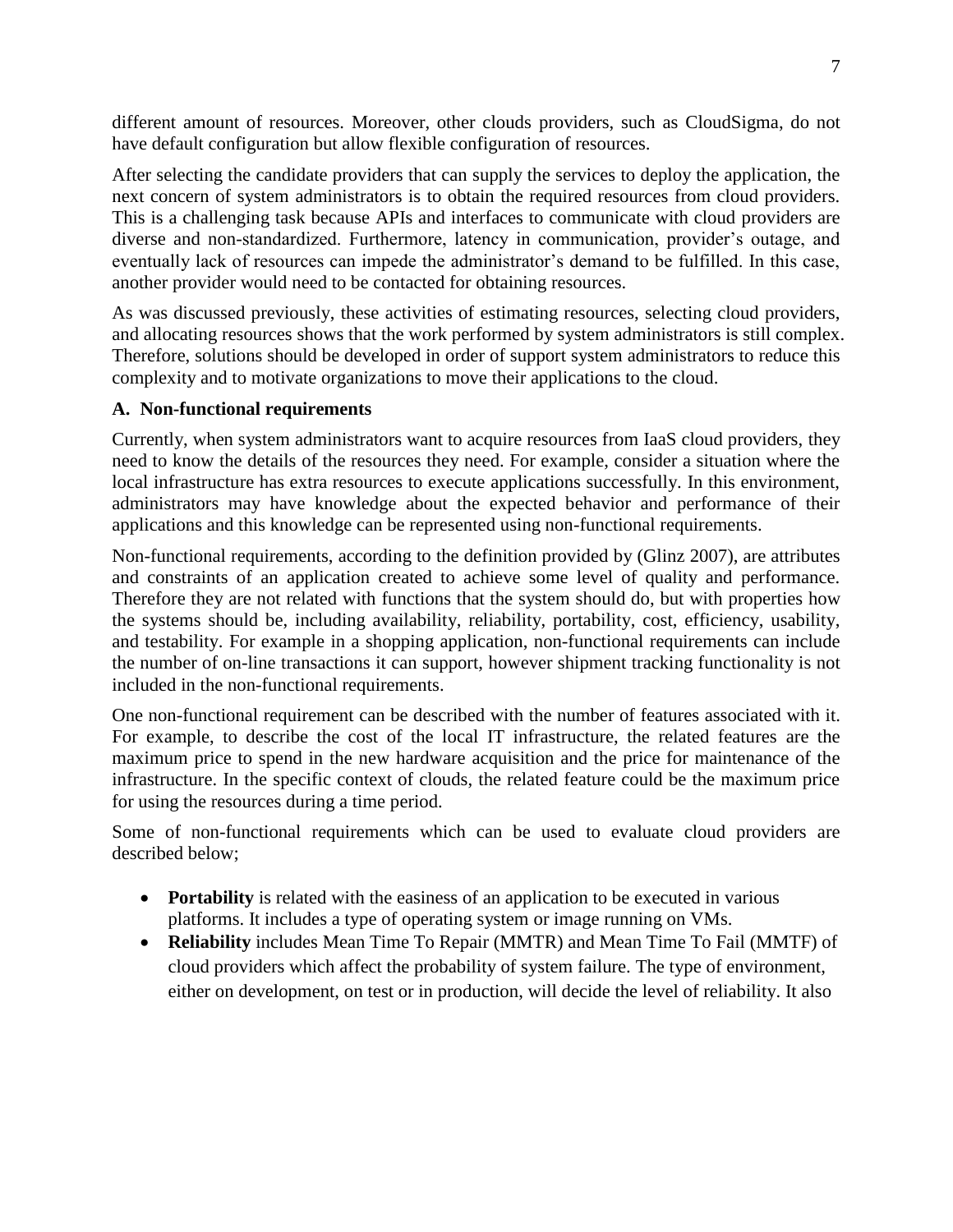relates whether an application is acceptable to use Spot Price model<sup>11</sup> of Amazon, since the Spot Model sacrifices the reliability while low cost could be achieved.

- **Availability** corresponds to the system ability to respond user requests, including uptime percentage of the cloud provider and locations of end-users. When multiple machines are required to balance the overload, load balancing is crucial feature for achieving high availability.
- **Efficiency** is a requirement related with the application performance such as expected throughput and response time of an application. Also, it is important to know the type and the amount of workload that applications should support, since optimal scheduling or provisioning techniques that maximize the performance can be chosen based on that information.
- Cost is related with how much the customer is willing to pay for a service that satisfies all the other non-functional requirements.

Associated features to each non-functional requirement are presented in the Table 1. These nonfunctional requirements are considered to design the architecture for resource provisioning described in the following section.

| Non-functional | <b>Relevant Features</b>                               |  |  |  |
|----------------|--------------------------------------------------------|--|--|--|
| requirement    |                                                        |  |  |  |
| Portability    | VM's operating system or image.                        |  |  |  |
|                | 64 or 32 bits architecture of the H/W and O/S          |  |  |  |
| Reliability    | Mean Time To Repair (MMTF)                             |  |  |  |
|                | Mean Time To Fail (MMTR)                               |  |  |  |
|                | Requires application backup                            |  |  |  |
|                | Type of environment (development, test, or production) |  |  |  |
|                | Allows spot price model                                |  |  |  |
| Availability   | Uptime percentage                                      |  |  |  |
|                | End-user locations                                     |  |  |  |
|                | Requires load balancing for high availability          |  |  |  |
| Efficiency     | Expected throughput                                    |  |  |  |
|                | Response time                                          |  |  |  |
|                | Type of workload, Amount of workload                   |  |  |  |
| Cost           | Maximum price to pay for a window of time              |  |  |  |

#### **Table 1 Initial non-functional requirements to consider in the system.**

#### **IV. SYSTEM ARCHITECTURE**

 $\overline{a}$ 

The architecture is composed of three independent modules: High Level NFR (Non-Functional Requirements) Translator, Cloud Service Selector and Resource Allocator. Figure 1 shows the general view of the system. Each of its components is detailed next.

 $11$  Using this model, users can bid for resources that will be delivered only if the bid exceeds the market price of the service, but once the bid becomes less than the market price, the computing service can be removed without any notice.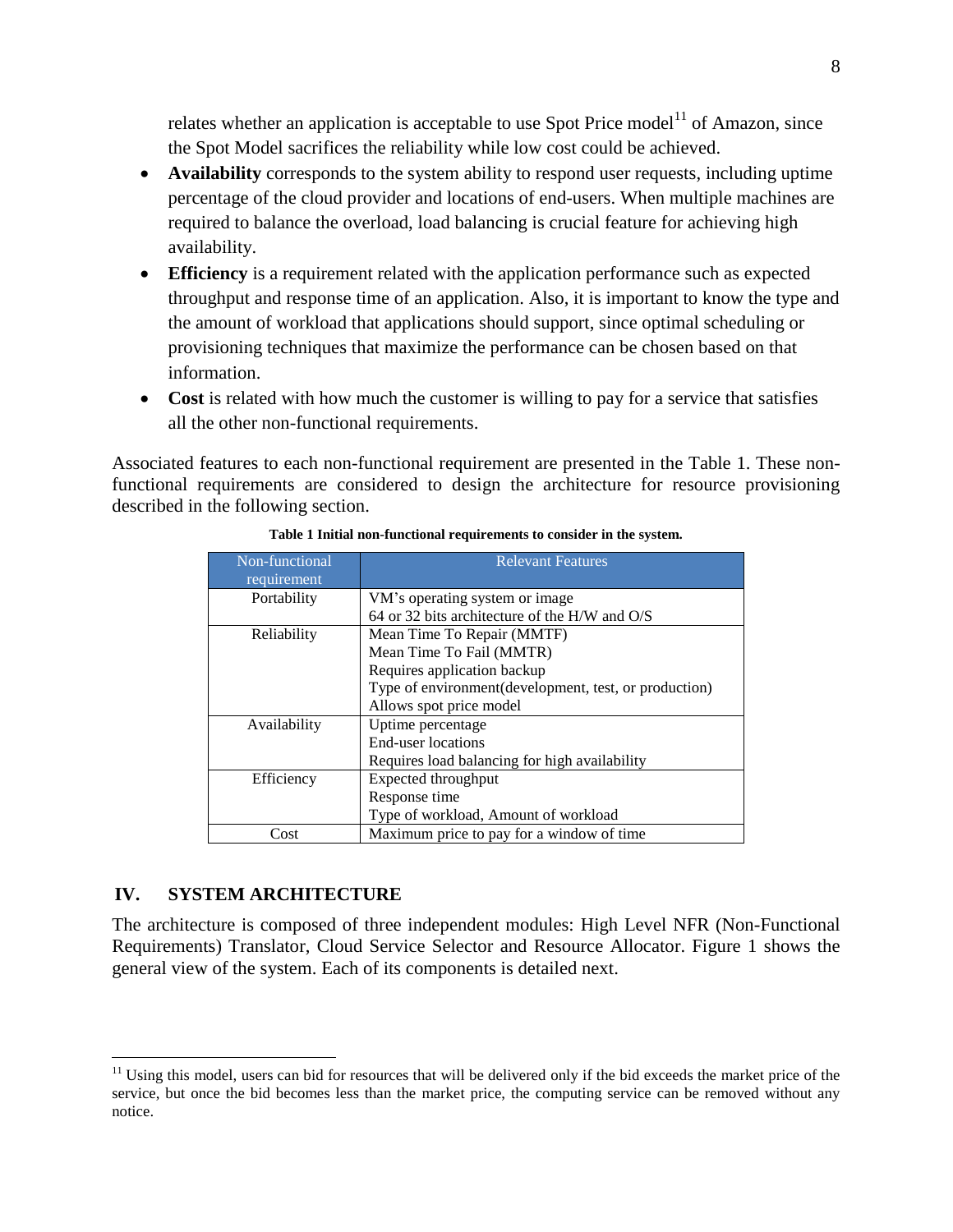

**Figure 1 System architecture.**

The High Level NFR Translator translates the non-functional requirements provided by the system administrator into the technical specification for a cloud infrastructure. It receives nonfunctional requirements, such as efficiency, availability, and reliability of a specific application and estimates the amount of resources, such as number of CPU cores, memory, and storage requirements. The output also includes specific constraints that cloud providers should fulfill, such as locations or contract periods, which is evaluated from the given non-functional requirements. When it calculates the estimated resources, it interacts with the Application Profile Database to store and retrieve the profile for the application. Furthermore, this module also interacts with the Cloud Information Database to generate the selectable input options, such as available data center locations and contract periods.

The Cloud Service Selector is responsible for recommending the cloud providers that are more adequate to host an application. For this purpose, it receives the estimated size of resources and other parameters such as the constraints and the prioritization of the non-functional requirements, and then builds a list of suggested cloud configurations, including the recommended provider. It interacts with the Cloud Information Database, which contains all information about various resource types in each provider and their pricing information, to apply the constraints and calculate the total cost incurred by the recommended configuration.

The Resource Allocator searches for available resources based on the recommended providers and acquire resources directly from cloud providers. For this task, it uses the output list given by the Cloud Service Selector and tries to get VMs from the most suitable provider. If the requested resources are not available from the top-listed provider, it tries to allocate the resource from the second best provider. The process continues until either all resources are allocated or no more providers are left in the list. It interacts with the Provider Credential Database in order to obtain login credential information for each provider.

As each component is designed to work independently, one component can be substituted by another program or module with better performance. For example, the Declarative Recommender System (Zhang et al. 2012) can be used to produce the recommended providers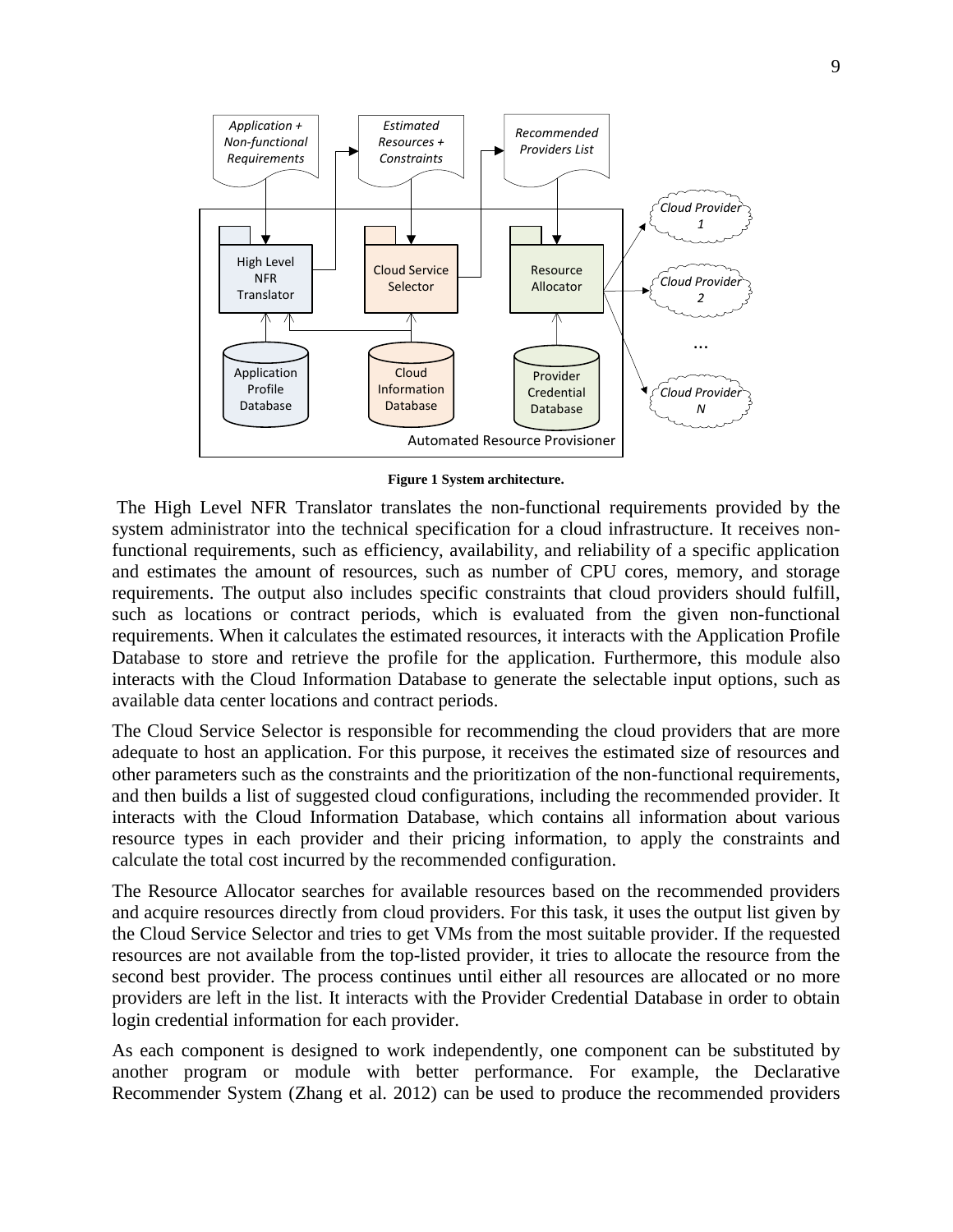list that is fed into Resource Allocator. Since their system includes blob storage and network usage costs, it might produce better results for those services, while our Cloud Service Selector focuses more on computing services. In such case, the Resource Allocator could read the output of the Declarative Recommender System and try to allocate resources.

#### **A. System Components**

### 1) High Level NFR Translator

The High Level NFR Translator evaluates the non-functional requirements and translates them into the technical parameters for cloud providers. The architecture proposed for the Cloud Resources Estimator follows a client-server model of three tiers composed of database, business, and presentation tier.

The presentation tier corresponds to the graphic interface in order to access the application functionality. It allows system administrators to select requirements, change their orders and enter the detailed parameters of each requirement.

The business tier, containing the main logic, retrieves data from the database, creates a workflow to evaluate non-functional requirements and performs estimating the amount of resources and determining the constraints. Figure2 presents the class diagram of the business tier.



**Figure 2 Class diagram of High Level NFR Translator.**

When the CloudEstimator receives the application and non-functional requirements from the presentation tier, it begins the non-functional requirements evaluation process using the WorkflowEvaluator and builds up the CloudTotalRequest object that holds information of required resources. The order of evaluation for each requirement is determined according to its priority given by system administrators. Also, for each non-functional requirement, the associated evaluator class is used to update CloudTotalRequest. For example,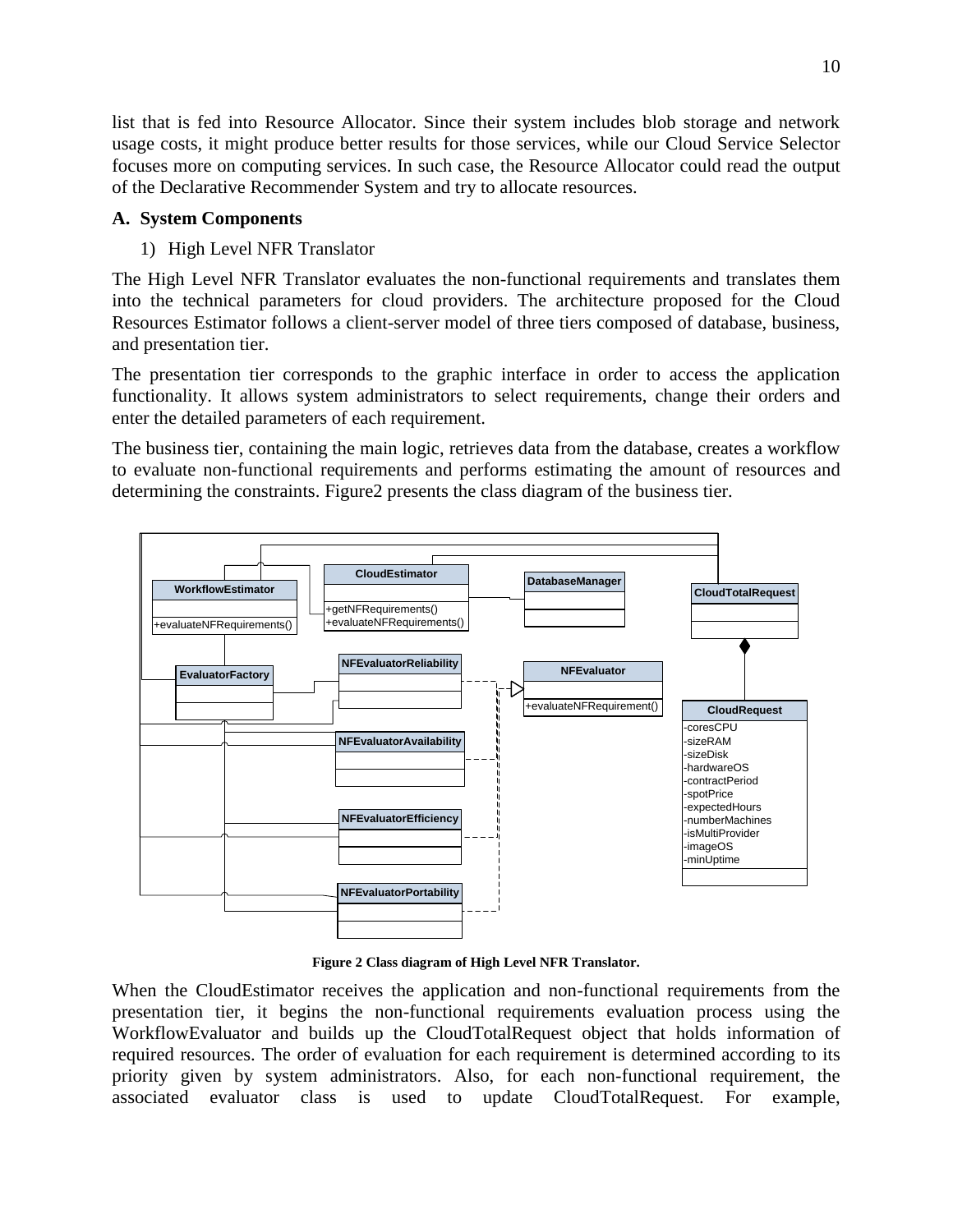NFEvaluatorAvailability is used to evaluate availability requirement and change value in CloudTotalRequest that adds a constraint to meet the availability requirement.

Among various evaluators, the efficiency of the evaluator is a key to estimate the size of resources. In order to evaluate the efficiency and estimate resources, we propose the use of an application profile technique that runs the application components with a given workload. This technique has been widely adopted in several literatures (Li et al. 2010, Li et al. 2011, Shimizu et al. 2009). The results of the execution, containing information about resources consumed and performance achieved, are stored in the application profile database. When the component can be profiled in different infrastructures, better estimations can be achieved (Shimizu et al. 2009).

Once the profile is obtained, the information is fed into an estimator model. The new data obtained using the model should also be stored in the database and possibly updated with the values obtained after the application is in production in the cloud infrastructure. Also, the data can be used to update the model itself in order to increase its accuracy. After profiling and modeling the application and estimating the required resources, the output is generated by updating the existent CloudTotalRequest with the result of the estimation. Figure 3 summarizes the process.



**Figure 3 Steps executed by the efficiency evaluator in High Level NFR Translator.**

In the database tier, details of the components that compose the applications are stored along with their profiles when executing on different infrastructures. An application is constituted of several components, and the throughput of the entire application can be predicted based on the performance of individual components and the cost of communication among them, as discussed by (Stewart, Shen 2005). This approach has the advantage of allowing the estimation of the application performance with components deployed in different infrastructures and possibly in different cloud providers. Also, it retrieves entries from the Cloud Information Database to show a list of requirement options for input parameters when the initial view is available.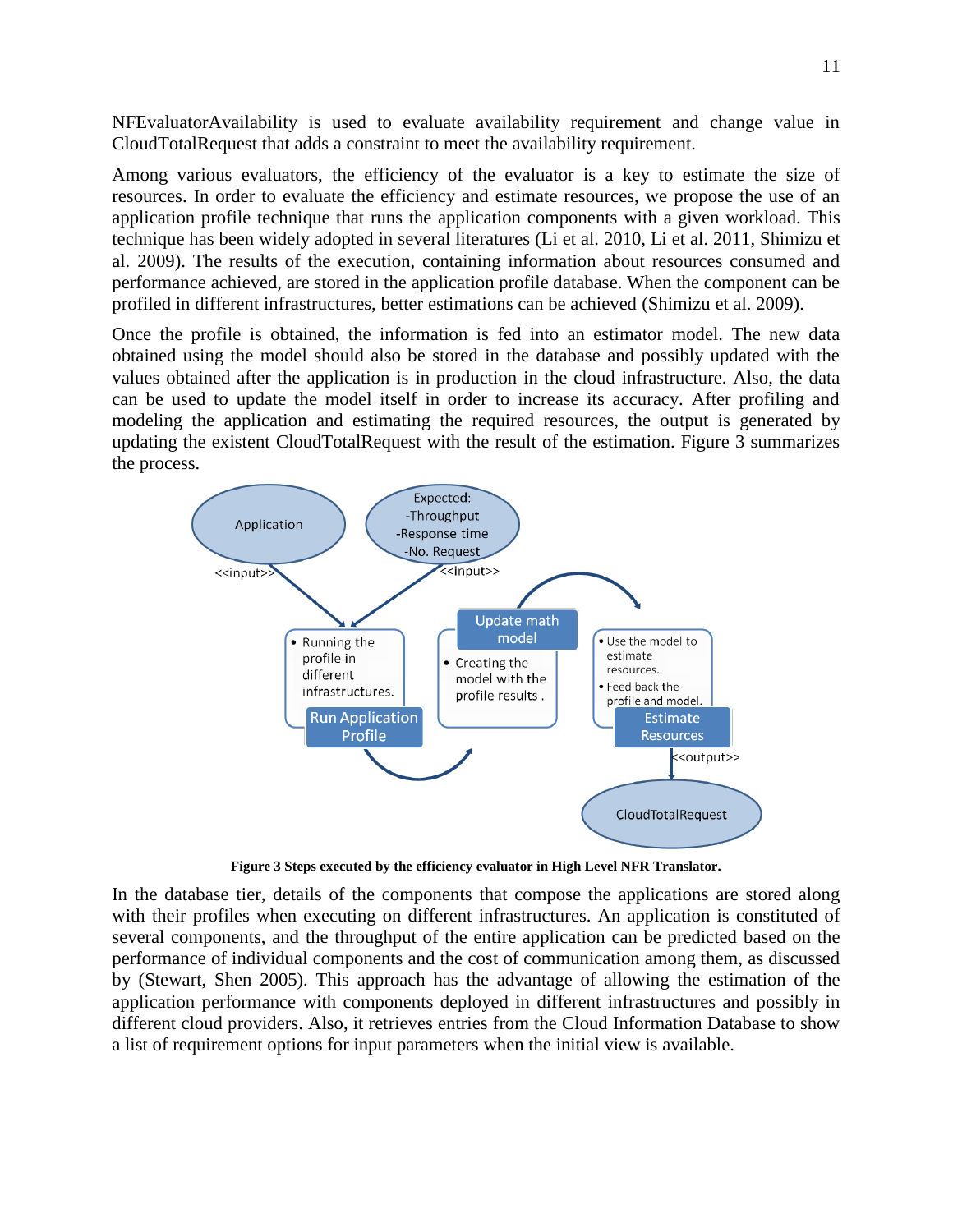#### 2) Cloud Service Selector

The Cloud Service Selector lists the recommended providers and their services by analyzing the estimated resources and constraints. The components are designed following the Model-View-Controller model, as it can easily separate each component by reducing dependencies to other components. Figure 4 shows the architecture of the Cloud Service Selector.

![](_page_11_Figure_3.jpeg)

**Figure 4 Component architecture of Cloud Service Selector.**

The component receives the estimated resources and constraints as input from the High Level NFR Translator through its View subsystem. Once the information is provided to the Controller, it retrieves records satisfying the requirements from the model through a query to Cloud Information Database. The database stores information about providers and their services including resource configurations, geographical locations, operating systems, uptime percentages, contract periods, prices, and other parameters to evaluate the constraints and the cost.

The requirements are used as constraints for the model, e.g. the retrieved records should have more resources than the requirements, matched location and operating system, and shorter contract period. When three months contract is specified, for example, a service with one month contract can be retrieved but a service with six months contract cannot.

Once it gets all candidate providers and their service types, the model calculates the expected price based on the usage period. For some providers, such as GoGrid, only the contract period affects the total price. However, in other cases, such as Amazon's Reserved instances, the actual running time of the instance influences to charges, in addition to the upfront fee for the contract establishment. Hence, the actual usage period should be included to calculate the correct price. Once the contract and the actual usage period are input by the system administrator, total cost can be simply calculated using pricing information stored in the Cloud Information Database.

After applying constraints and calculating actual price for each provider, a list of providers is generated and prioritized according to the order. If the system administrator selected price as the most concerning aspect, the cheapest provider will be the first entry of the output list. In other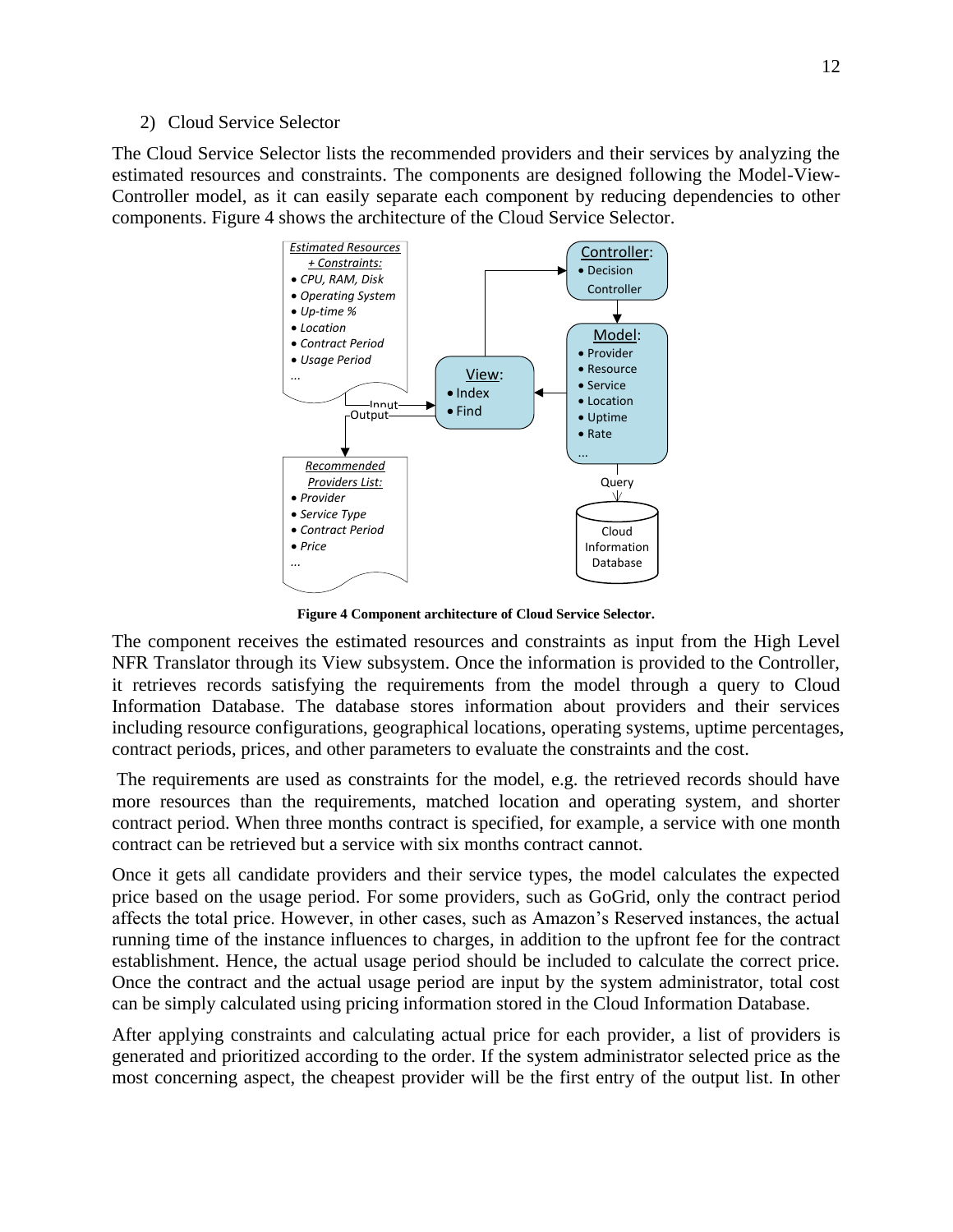case, the provider with higher up-time percentage will be the first if the administrator weights more on availability rather than the cost.

3) Resource Allocator

The Resource Allocator interacts with providers and requests allocation of the resources defined in the list of specifications. The component requires a Cloud Configuration list as its input, which is the output from the Selector. Each row in the list contains information about the provider, resource set, location, image information, and the number of machines to be allocated.

![](_page_12_Figure_3.jpeg)

**Figure 5 Flowchart of Resource Allocator.**

Figure 5 describes the flow of the Resource Allocator. It starts parsing the input configuration list and building a collection of Cloud Configuration objects storing the parsed information. Once all elements are parsed, it tries to create VMs to the provider using that object. When the system connects to the provider, it authenticates the identity using credentials stored in Provider Credential Database. If the connection is successfully established, it requests the number of VMs with the specific information of resource, location, and image to the cloud provider with a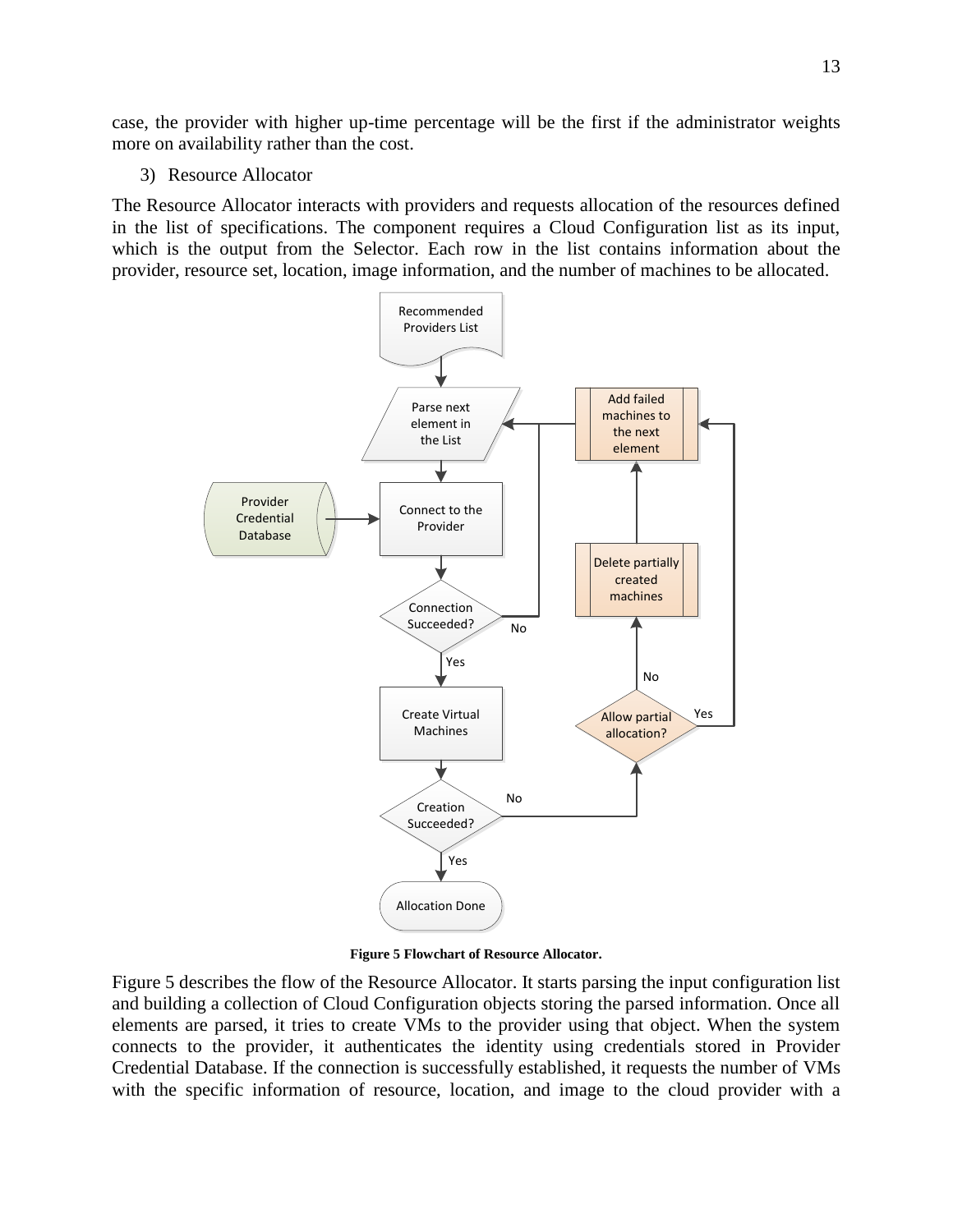timeout. Once either the allocation succeeds or the timeout exceeds, the Allocator analyses the results and proceeds to the next option.

Additionally, partial allocation on different providers is supported by the Resource Allocator. Depending on the selection of whether the allocation needs to occur on a single provider or can be split among multiple providers, there is an additional process to be carried out. If the partial allocation to several providers is allowed, the remaining number of VMs is added to the next option in the list. If the input specifies that only one provider can be used, it does not proceed with the allocation and repeats the process for the next entry.

## **B. Implementation**

In order to illustrate and evaluate the functionality of the proposed architecture, we implemented a prototype for High Level NFR Translator, Cloud Service Selector, and Resource Allocator. Each component is developed separately in order to ensure the independency of the component.

The High Level NFR Translator is implemented using JavaEE, JavaEE GlassFish and MySQL, and is developed on three tiers basis including Application Profile Database. The component's prototype is configured with four non-functional requirements: portability, availability, reliability, and efficiency. The requirements are selected with the sub-features described in Table 1, which are necessary to create a resource estimation request.

The Cloud Service Selector is implemented with conventional Model-View-Controller architecture using Ruby on Rails. The Cloud Information Database is also included to store different resource types, pricing policies, and data center locations of each provider. By enabling the input of resource requirements, it displays the prioritized providers' list as an output.

The Resource Allocator is implemented with Java on console interface. In order to cover various providers in a single program, we use Jclouds, multi-cloud supporting library written in Java. Jclouds allows developers to use homogeneous APIs to connect to different clouds, thus, developers do not need to use different APIs for different providers. Instead, Jclouds provides a single interface to connect, create, and destroy VMs. Also in the prototype, the Provider Credential Database is implemented as a list of provider name, user name, and password and parsed by the Resource Allocator.

# **V. PERFORMANCE EVALUATION**

Evaluation is performed independently for each module of the system, as they are designed and developed independently. We evaluate the High Level NFR Translator in order to have its performance measure. The Cloud Service Selector is assessed in order to evaluate the functionality of selecting the cloud provider candidates that meet requirements, and to evaluate the benefits of prioritizing the candidate providers according to non-functional requirements. Finally, the performance of the Resource Allocator is also evaluated.

### **A. High Level NFR Translator**

The goal of this experiment is to evaluate if the proposed architecture is able to scale dynamically when the number of requirements and requirement's features increase.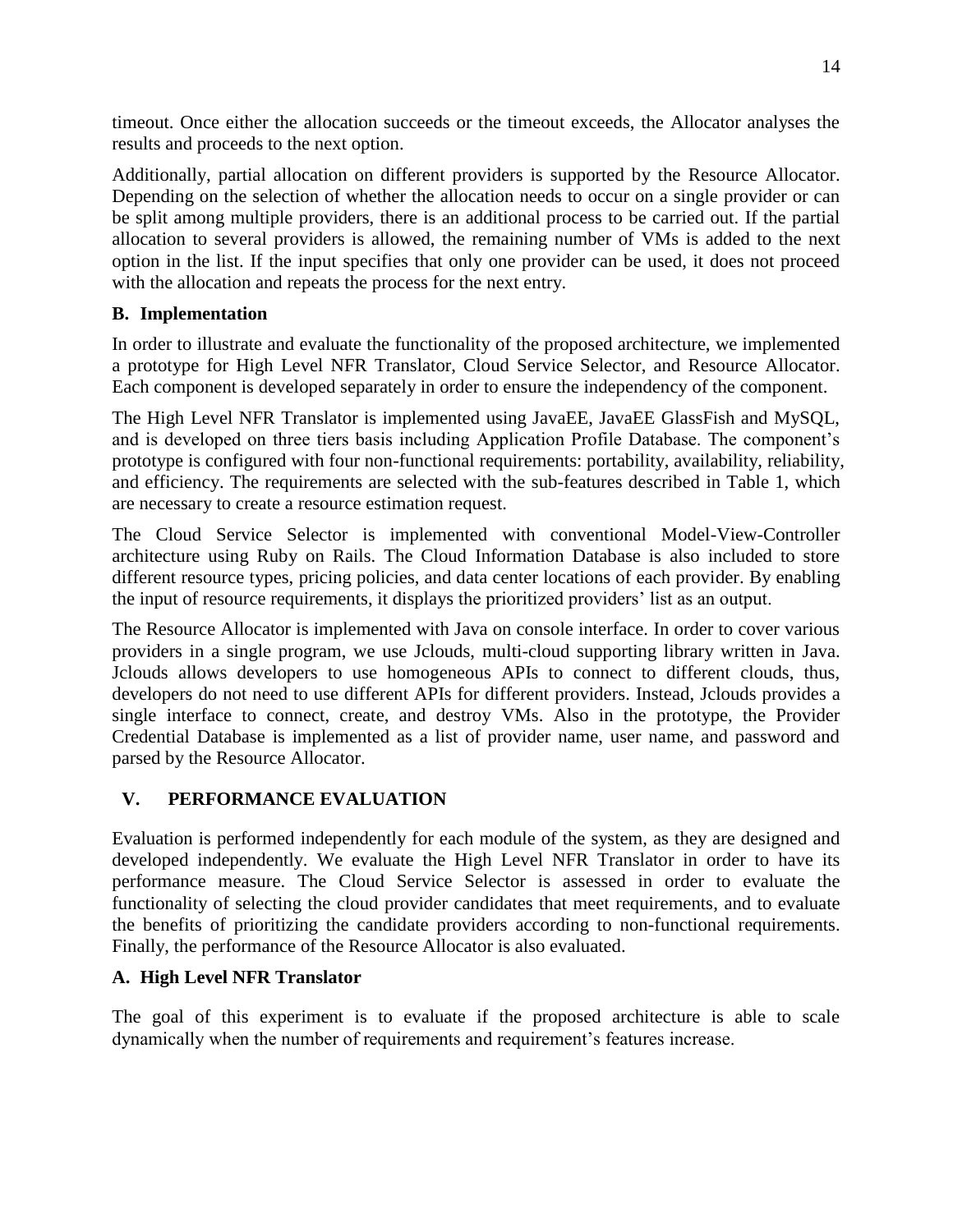The platform used to test the application is the Australia Research Cloud NeCTAR $^{12}$ . This experiment utilizes an instance of type m1.small. Instances of this type have 4GB of RAM, 1 CPU core and 10 GB of Disk. The Operating System used in the VM is Ubuntu 13.04.

Requests with varying number of requirements and number of features per requirement are generated. Number of non-functional requirements varies from 10 to 300, in steps at 10. The same has been performed for the number of features. For each increment of requirements and their features, we measure the time taken to evaluate non-functional requirements and to transform them into technical parameters. The result shown in Figure 6 demonstrates that the prototype scales satisfactorily when the number of requirements increases. It takes less than four seconds with 300 requirements and 300 features input, which is an acceptable time to process such amount of requirements.

![](_page_14_Figure_2.jpeg)

**Figure 6 High Level NFR Translator Performance.**

### **B. Cloud Service Selector**

 $\overline{a}$ 

The Cloud Service Selector should be able to select a valid service and calculate the precise price based on the given requirements. It also should prioritize the provider candidates according to the priority of the non-functional requirements as defined by the system administrator.

For the evaluation of the Selector, the contents in Cloud Information Database are crucial to the result, as the quality of the result depends on the database information. For the purpose of this this experiment, we create a static database with synthetic data that allows us to test the functionality. Table 2 shows a part of the database elements used for the experiment, with various instance types and pricing schemes of different providers. In order to validate the system,

<sup>&</sup>lt;sup>12</sup> NeCTAR. 2013. NeCTAR Research Cloud. http://www.nectar.org.au/research-cloud (accessed November 25, 2013).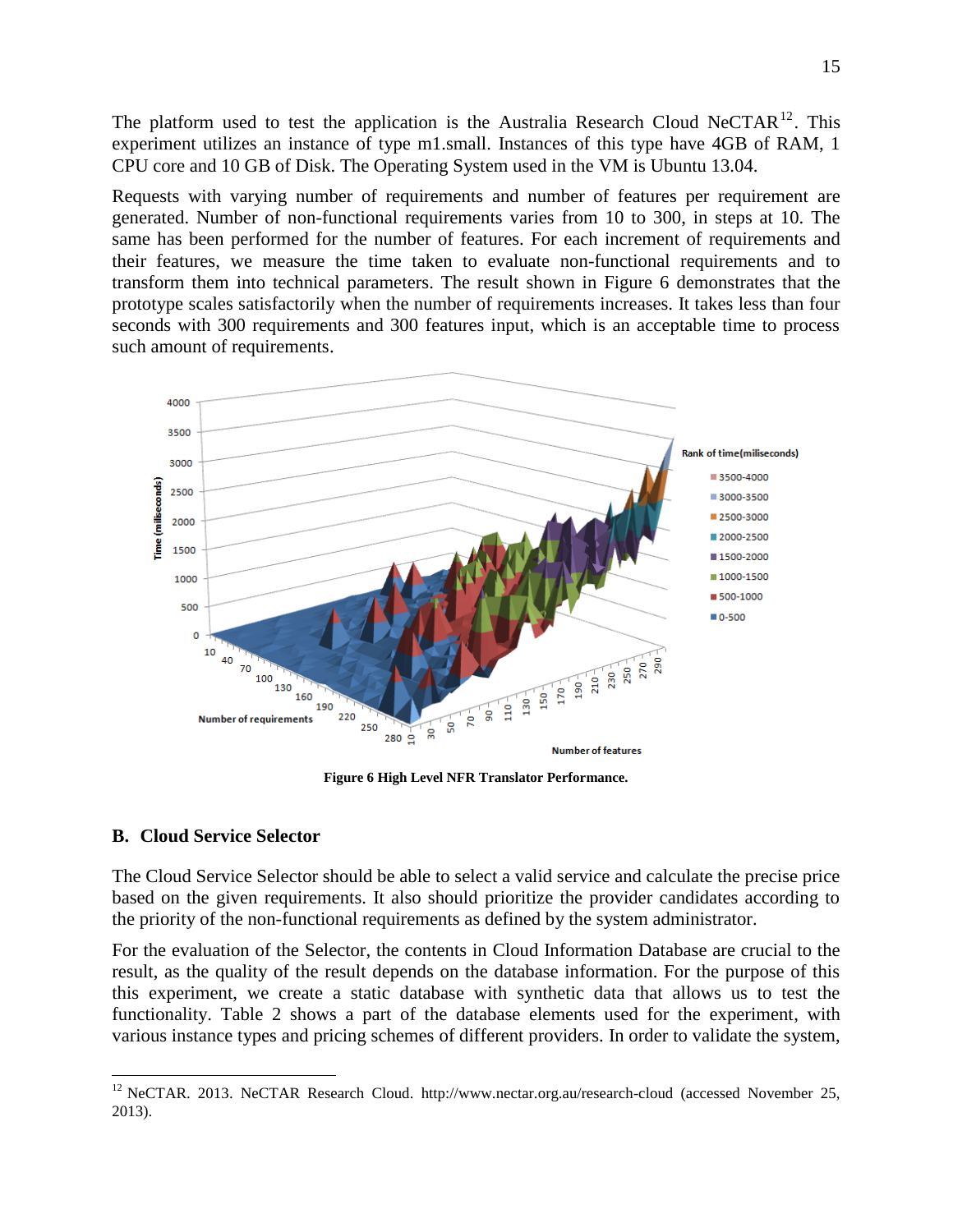we input the parameters of the user case described in Table 3 into the Cloud Service Selector, and obtain the result of the ordered list.

| Provider              | Resource, | <b>CPU</b> | <b>RAM</b> | <b>Disk</b> | OS      | Datacenter | Contract | Resp.  |
|-----------------------|-----------|------------|------------|-------------|---------|------------|----------|--------|
|                       | type      | (cores)    | (MB)       | (GB)        |         | Location   | period   | Time   |
|                       |           |            |            |             |         |            |          | (msec) |
| Provider1             | m1.small  | п          | 1,700      | 160         | Windows | Oceania    | None     | 10.39  |
| Provider1             | m1.small  |            | 1,700      | 160         | Windows | Oceania    | 12 month | 10.39  |
|                       |           |            |            | $\cdots$    |         |            |          |        |
| Provider <sub>2</sub> | small     |            | 1.000      | 50          | Linux   | Europe     | 1 month  | 25.40  |
|                       |           |            |            | $\cdots$    |         |            |          |        |
| Provider3             | custom    | (Max)      | (Max)      | (Max)       | Linux   | Europe     | 1 month  | 31.60  |
|                       |           | 20         | 32,000     | 1,024       |         |            |          |        |
| Provider3             | custom    | (Max)      | (Max)      | (Max)       | Linux   | N. America | 1 month  | 18.02  |
|                       |           | 20         | 32,000     | 1,024       |         |            |          |        |
| Provider3             | custom    | (Max)      | (Max)      | (Max)       | Linux   | N. America | 3 month  | 18.02  |
|                       |           | 20         | 32,000     | 1,024       |         |            |          |        |
|                       |           |            |            | $\cdots$    |         |            |          |        |

**Table 2 Database information used for Cloud Service Selector experiment.**

#### **Table 3 User case for Cloud Service Selector validation.**

| Field                      | Value          |
|----------------------------|----------------|
| Resource                   | $CPU = 1$      |
|                            | $RAM = 512 MB$ |
|                            | $Disk = 20 GB$ |
| <b>Operating System</b>    | Any            |
| Location                   | Any            |
| <b>Contract Period</b>     | 3 months       |
| Allow Unreliable Services? | No             |
| <b>Usage Period</b>        | 3 months       |
| Order By                   | Cost           |

#### **Table 3 Results from Cloud Service Selector.**

| Ran            | Provider              | Resource | <b>OS</b> | <b>Datacenter</b> | Contract | Resp. | Price  |  |  |
|----------------|-----------------------|----------|-----------|-------------------|----------|-------|--------|--|--|
| Ιk             |                       | type     |           | Location          | period   | Time  |        |  |  |
|                | Provider3             | custom   | Linux     | N. America        | 3 month  | 18.02 | 81.11  |  |  |
| $\overline{2}$ | Provider3             | custom   | Linux     | N. America        | month    | 18.02 | 83.57  |  |  |
| 3              | Provider3             | custom   | Linux     | Europe            | month    | 31.60 | 91.80  |  |  |
| 4              | Provider <sub>2</sub> | small    | Linux     | Europe            | month    | 25.40 | 108.75 |  |  |
| $\cdots$       |                       |          |           |                   |          |       |        |  |  |
| ⇁              | Provider1             | m1.small | Linux     | Oceania           | None     | 10.39 | 172.80 |  |  |
| $\cdot$        |                       |          |           |                   |          |       |        |  |  |

Results (Table 4) show that the system suggests only services whose resources are larger than the requirements, with any operating systems, in any locations and for any contract periods less than three months. For example, the service from Provider1 with 12 months contract is excluded, and the lowest cost service from Provider3 is placed in the first rank. In addition, we evaluate the benefits of prioritizing by another non-functional requirement, response time. When an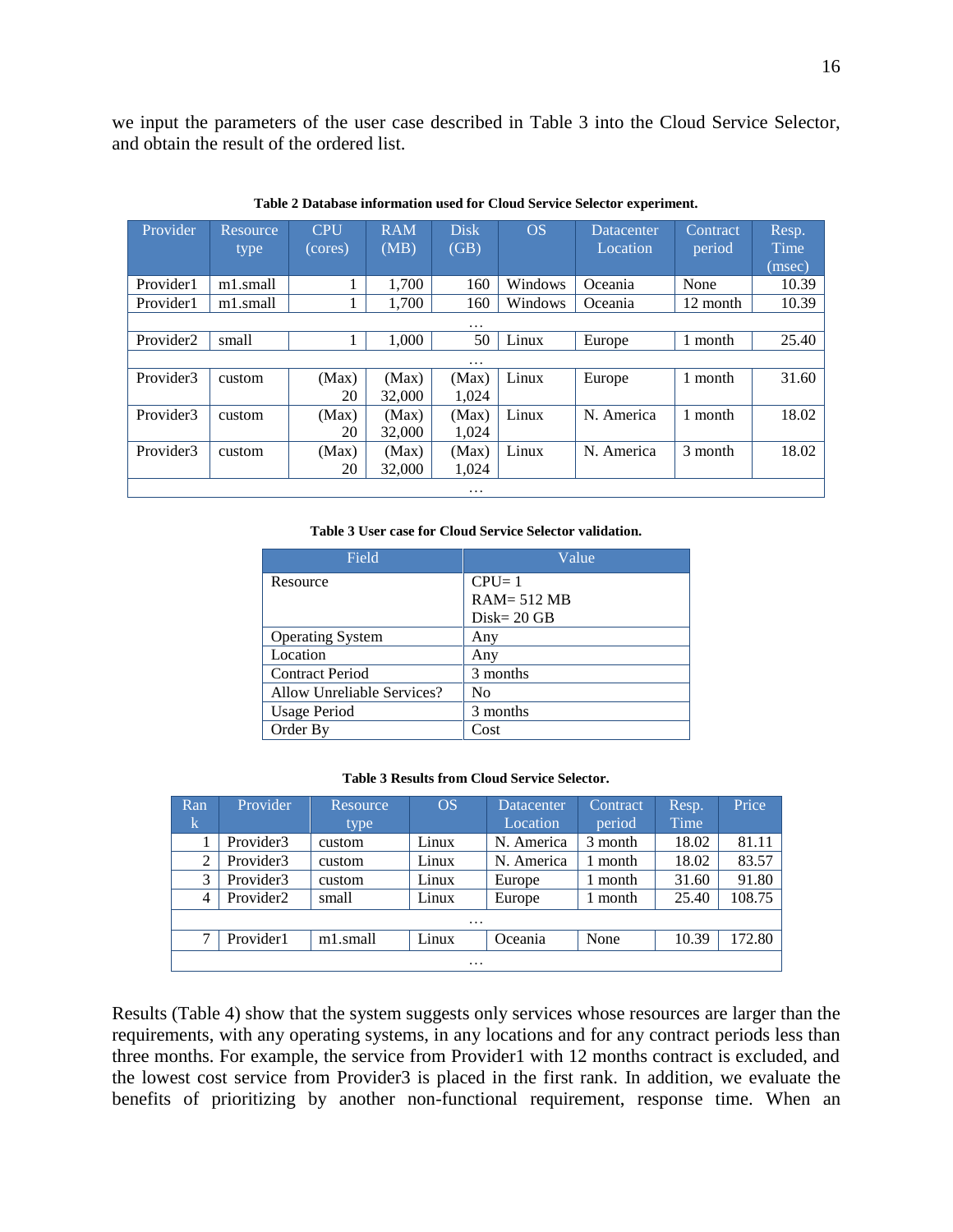enterprise can make more profit with faster response time by providing better user-experience, they will be willing to pay more for it. The system works precisely as it prioritizes the provider with fastest response time to the top of the list although its price is higher than others. As a result, the service of the Provider1, previously ranked number 7 in order of price, become the most suitable service with the fastest response time.

### **C. Resource Allocator**

The Resource Allocator is tested using the list of cloud configurations that is obtained from the Selector. Although the system supports every provider supported by Jclouds, we evaluate it with 't1.micro' instances, cost-free VMs provided by Amazon EC2 service.

We build a cloud configurations list with two candidate configurations with Amazon-EC2, two t1.micro instances, Ubuntu 12.04 and Australia (ap-southeast-2) location, and another with USA East (us-east-1) location. The Allocator firstly tries to acquire VMs described on the first element, the Australia one. If the first request fails due to lack of resources in Australian data center, the Allocator attempts to the next candidate. When the system was executed, it succeeded to allocate two machines in Sydney, and we can find the successfully created machines on the control panel of Amazon's website.

# **VI. CONCLUSIONS AND FUTURE DIRECTIONS**

Cloud computing enables a major paradigm shift in the way that computing resources are acquired. Without any hardware acquisition, system administrators are able to obtain computing power to deploy their services within minutes using cloud computing. It also gives a possibility of paying only for consumed resources with no minimum contract and upfront cost.

However, deploying applications in the cloud is still a complex task for system administrators. They are expected to estimate resources required by their applications, which may be difficult because they frequently do not exactly know how much resources are actually necessary. Furthermore, administrators have to select the best cloud service amongst various providers and different types of services, and acquire them for applications to deliver expected performance.

In this chapter, we propose an architecture supporting system administrators in the arduous task of deploying applications on the clouds in three ways. Firstly, it translates non-functional requirements from administrators into actual Cloud resource parameters. Secondly, it selects the most convenient provider among different candidates that satisfies every requirement. Finally, the actual VMs are allocated automatically from the selected provider.

The proposed architecture is also verified through evaluation and validation. Each component is validated in performance and scalability for various sets of non-functional requirements. Also, we show that the number of VMs with adequate resources is actually allocated from the selected cloud provider at the end of the process.

For future directions, the proposed architecture can be applied to measure the performance of various techniques in each module. Several resource estimation techniques can be applied to the estimator in the architecture, which can lead to find the most accurate methodology to estimate resources in the clouds. Similarly, different approaches to select the best provider can be used for the selector module. In addition, Cloud Information Database can be improved by applying dynamic updates, thus it will keep the consistency between the system and the providers, and will provide more accurate selection by including real-time metrics measured by monitoring